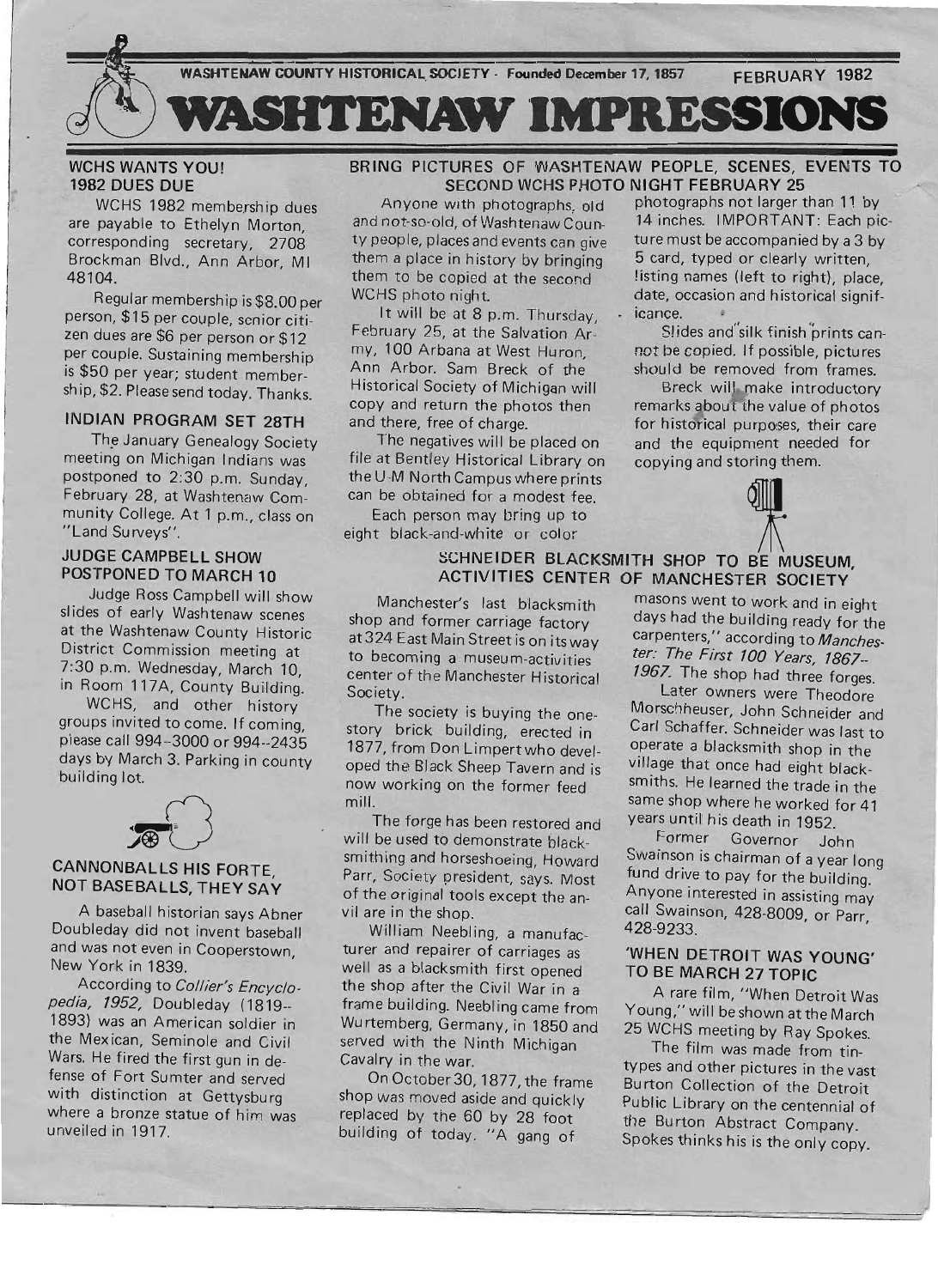### **BASEBALL'S RAY FISHER**

# **BLACKLISTING CLOUDS OUTSTANDING CAREER**

The oldest living former New York Yankee baseball player. A pitcher for Cincinnati in the infamous 1919 World Series. University of Michigan baseball coach 1921 -- 1958, whose teams won nine Big Ten Championships and shared four others.

The list goes on  $-$  "College Baseball Coach of the Year" in 1953 when his team won the College World Series. Michigan Sports Hall of Fame, College Baseball Hall of Fame. Since 1964, a U-M scholarship in his name given annually to the person voted by teammates "Most Valuable Player". In 1970 the U-M rededicated' its baseball stadium in his name.

A remarkable list of accomplishments and accolades. They all belong to Ray Lyle Fisher, a 94 year-old Ann Arborite. In spite of all the honors a cloud hangs over his name - he was blacklisted from organized baseball for life back in 1921 in part because he took the U-M coaching job.

That incident was the subject of the January WCHS meeting. The speaker, Dr. Donald J. Proctor, professor of history at the U-M Dearborn campus, believes it was unjustified.

It's a complex story. He sketched in the background, the highlights of Fisher's career and blacklisting and showed slides spanning the coach's career from Vermont farm boyhood through Fisher's visit to his 70th class reunion at Middlebury College in 1980. Fisher is the only living member of the Class of 1910.

Dr. Proctor also passed out copies of his article in 1981 *Baseball Research Journal,* "The Blacklisting of Baseball's Ray Fisher," and an earlier two-part article in the summer and fall 1980 *Ann Arbor Scene,* 

"Ray L. Fisher: Michigan's Captive Coach."

The articles have sparked an ef fort to clear Fisher's name. They were picked up by the Associated

I



Courtesy of Don Proctor Coach Fisher's pitching into his seventies still fooled batters.

Press in New York and even former President Gerald Ford wrote a letter to Baseball Commissioner Bowie Kuhn asking him to clear the record. Ford was center on Fisher's 1931 freshman football team. (Freshman football was another one of Fisher's .responsibilities at Michigan.)

Dr. Proctor's specialty is late 19th and early 20th century United States history, especially government regulation of corporations, he explained. That was a time of merger and trustbusting.

U.S. Steel was formed in 1901. Two years later today's two major leagues of baseball merged. In 1907 Judge Kenesaw Mountain Landis fined Standard Oil " of Indiana \$29,240,000 for violating the Elkins Act and gained a national reputation as a trust buster. He later became baseball commissioner.

While researching a biography of Landis, Proctor ran across Landis's decision about Fisher, a man he knew and thought, "How could a sweet guy like that be blacklisted for life?"

The Cincinnati Reds for whom Fisher had been pitching had been the first professional ball team in 1869. The National League was formed in 1876. In 1903, Byron Bancroft (Ban) Johnson, a Cincinnati newspaperman, almost singlehandedly forced the National League to recognize the American League, that is, recognize their re serve clause or the hold they had over their players. Playoffs betweer, the leagues - the "World Series" began then.

The National League had used a standard player contract with reserve clause since 1879. "The reserve clause bound a player to a baseball club as long as that club wanted to utilize the player."

From 1903 the ultimate enforcer of the reserve clause was a threeman commission composed of the presidents of the American and National Leagues and a th ird person the two agreed on as chairman.

When Fisher began negotiating with the Reds, his boss-to-be, August (Garry) Herrmann, president of the Reds and fellow Cincinnatian Ban Johnson, American League president, had served on the commission since its inception, Herrmann as chairman.

In 1913 a third major league, the Federal League, tried to get going by enticing players in the other two leagues to jump their contracts. The established leagues got injunctions to prevent it because of the reserve clause - in effect, "you have to play for us or you can't play for anyone. "

The Federal League sued organized baseball in 1915, contending the reserve clause was contrary to the Sherman Anti-Trust Act. They picked Landis's court because of his trust-busting reputation.

Landis sat on the case for 11 months. Finally it was settled out of court with the Federal League being dissolved. Six years later Landis was named the first baseball commissioner, replacing the former three-man commission which had become inactive. Fisher's problem came up only about six months after Landis took the job and had been faced with the Black Sox scandal which he had decided arbitrarily.

Fisher was born October 4, 1887, near Middlebury, Vermont. His Middlebury College coach, Cy Stackpole, an old minor league professional, saw Fisher's potential and arranged a tryout with Hartford (Connecticut).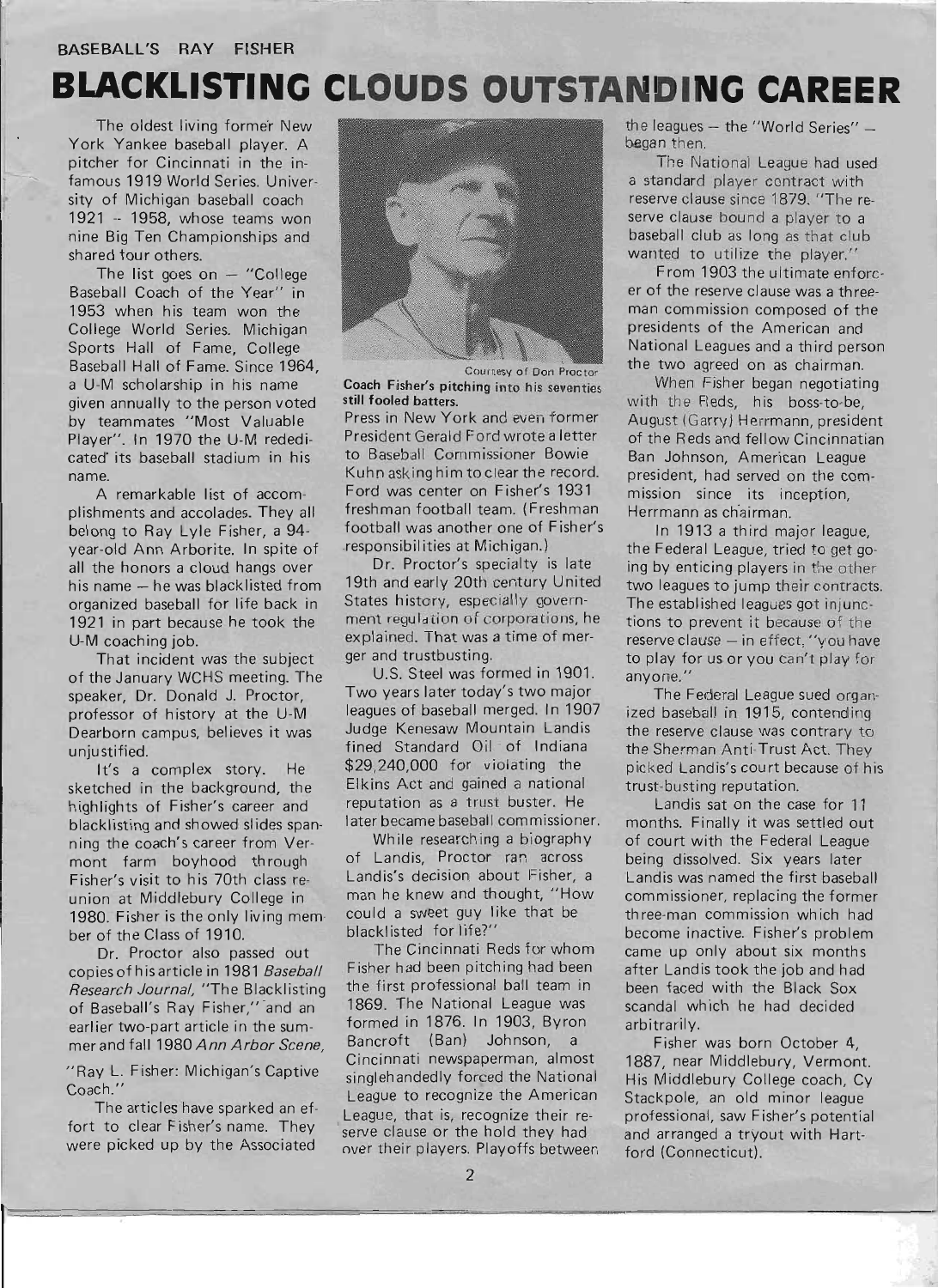Fisher pitched for Hartford two summers before graduating from Middlebury in 1910 and signing with the New York Highlanders who soon became the Yankees. He played with them for eight seasons until being drafted for a year of military service. While with the Yankees, "batting masters Ty Cobb of Detroit and Nat Lajoie of Cleveland picked Fisher as being one of the 12 best pitchers in the American League."

While in the Army Fisher's contract was sold to the Cincinnati Reds. That year, 1919, Cincinnati won the National League pennant and the World Series, defeating the Chicago White Sox. Fisher pitched in two games of the series.

In September 1920 eight Ch icago players were accused of throwing the 1919 World Series to collect \$100,000 from gamblers in what was dubbed the "Black Sox Scandal".

Fisher had taken a pay cut at Cincinnati. Paycuts about which he could do little contributed to growing disenchantment and by summer 1920, Fisher began looking for a college coaching job. He talked to Branch Rickey, then president and field manager of the St. Louis Cardinals and former Michigan coach 1910--13.

Unknown to Fisher, Rickey had already recommended Derrill (Del) Pratt, then Yankee second baseman who earlier played for the St. Louis Browns when Rickey was their manager.

Pratt came but didn't stay long. On Saturday, April 2, 1921, the Michigan Daily reported Pratt was considering an offer from the Boston Red Sox. Fisher read it in another paper nex t day and moved fast. He wired the U-M and asked Pat Moran, team manager, for permission to go to Ann Arbor.

Monday, April 4, the Regents released Pratt and the U-M wired Fisher. Wednesday, after the final exhibition game in Indianapolis Fisher left to meet with U-M officials the nex t day. They wanted him right away because the U-M team was to leave the next evening for its annual spring vacation trip south and Pratt was leaving the

team at Atlanta.

Friday morning, April 8, Fisher met with Herrmann in Cincinnati, a week before the April 15 season opener. Fisher said he would voluntarily retire and picked up the phone on Herrmann's desk and called to accept the U-M job. Ray also offered to return after college baseball season in early June if Herrmann wanted him.

That afternoon the Cincinnati *Post* reported that Ray "asked to be released from his contract.... President Herrmann agreed to place him on the voluntarily retired list." The New York Times ran it next day.

But Herrmann soon had second thoughts. On April 21, 1921, he wrote to the president of the National League that Fisher had notified him "the day before the season opened .. . . We have not given this player his release, and the question arises whether we should put him on the Voluntary Retired List or place him on the Ineligible List for violation of contract."

On May 21, when Michigan was in Chicago to play the University of Chicago, Ray went to see Commissioner Landis. He briefly explained how Herrmann had declared him ineligible for taking the Michigan coaching job despite manager Pat Moran's permission to visit Ann Arbor and the published announcement from Herrmann's office that Fisher had been placed



Then New York Yankee pitcher Ray Fisher on **1911** tobacco card.

on the voluntary retired list. Landis agreed to look into it.

A week iater Ray called Landis. Landis said he had been told that Ray had agreed to play in an outlaw Pennsylvania league. Fisher said that was not so. He had had an unsolicited call from them but "if you blacklist me I'm going to have to play somewhere."

Landis wrote Moran June 2 and Moran's answer unequivocally denied he had given Fisher permission to leave. Landis denied reinstatement and telegraphed Fisher he had been placed permanently on the ineligible list. Fisher called the Franklin team and said he would report immediately.

Fisher suspects Moran, who had lim ited formal education, did not write the letter to Landis. He thinks probably Herrmann wrote it. And the Commissioner apparently accepted Herrmann's version uncritically.

"To appreciate what might have contributed to Herrmann's change of mind one must view the interplay between him and Ray Fisher within the broad sweep of affairs that was shaking the very foundations of baseball," Proctor wrote.

"Seen from that vantage point, Ray is reduced to a pawn. He had the misfortune of being caught in the middle of a pair of successive power struggles . . .. As a result Ray was whiplashed onto baseball's blacklist."

Commissioner Kuhn wrote that he considered Fisher "a retired player in good standing" but Proctor contends that Fisher's lifetime ineligibility is still listed in recent baseball reference works.

Fisher still lives in Ann Arbor. His wife Alice, and only child, Janet, who was the first Mrs. John Leidy are dead. His grandson, John Leidy, Jr., is among those wanting to clear Fisher's name once and for all.